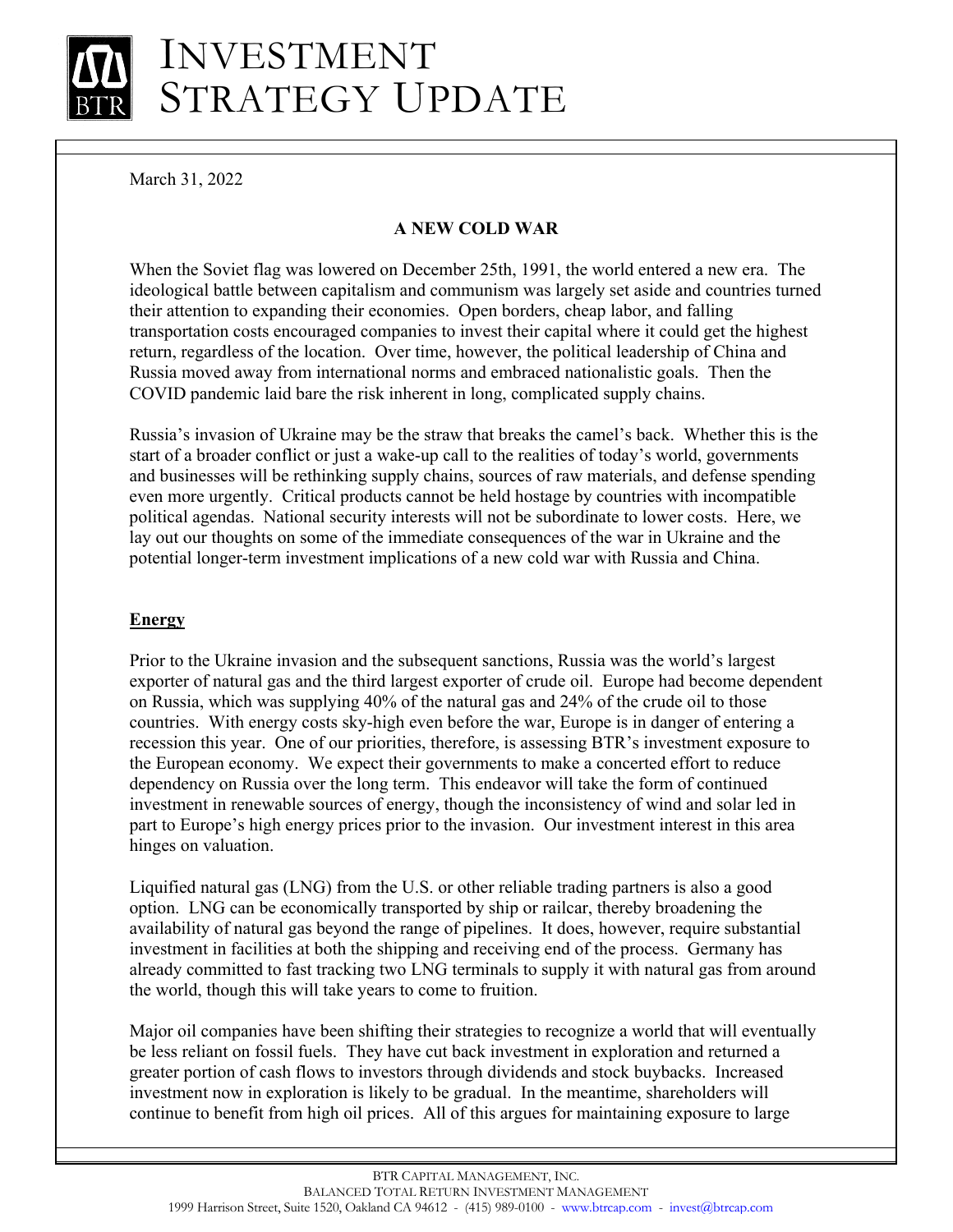integrated energy stocks. We are also interested in companies that manage large infrastructure projects, such as construction of LNG trains.

# **Food Inflation**

Another critical area where the Russian economy punches above its weight is the food supply chain. Together with Ukraine, Russia is the world's largest exporter of wheat, supplying 25% of global demand. Eastern Europe is also a crucial supplier of fertilizer: Russia and Belarus account for 20% of all fertilizer exports and 40% of potash exports (the potassium-rich salt used in the majority of fertilizers). China has also historically been a major exporter of fertilizer but has recently restricted exports. Tight supplies and higher prices of fertilizer will force farmers to raise prices and/or reduce the size of their crops, which will lead to significant food inflation.

The average American family spends three times as much on food as gasoline, so the U.S. and its allies understand that a disruption in exports of fertilizer and grain (if a harvest can even be brought in) will send an additional inflationary shock through a world economy that is already grappling with rising prices. Punishing Russia through economic sanctions while maintaining reliable supplies of important commodities may be an impossible task. As such, we need to assess the impact of higher inflation in non-discretionary areas such as food and energy on discretionary spending. There is an interesting conflict between this pressure on Americans' wallets and their desire after two years living with COVID to get out and spend their savings on travel and other discretionary experiences. The impact may be felt most on higher-ticket consumer goods such as cars and electronics.

In contrast, one sector that may be in a position to benefit from rising prices would be consumer staples. The historic ability of companies in this category to pass along price increases gives them defensive characteristics, as do their generally high dividends.

## **Interest Rates**

Federal Reserve Chairman Powell testified that inflationary pressures will be the most immediate economic effect of the war in Ukraine. As such, the single most important event for investors remains the Federal Reserve's shifting stance away from easy money to tightening. The war's inflationary shock will only reinforce the Fed's resolve.

Rising interest rates are a headwind for bonds so we continue to keep the average maturities of client bond portfolios relatively short for now, to minimize any decline in values. Keeping a laddered maturity schedule will allow us to reinvest maturing bonds at higher interest rates over the coming two years or so. However, this circumstance will not last forever, and the recent spike in the yield on 10-year Treasury notes has caused us to wonder how soon we may want to push out maturities. This will be an ongoing review.

## **Financial Services**

In response to Russia's aggression, the U.S. and its allies took unprecedented steps to starve Russia of capital by cutting it off from the world's financial systems. By stopping bank transactions, halting all international trading in Russian stocks and bonds, and freezing the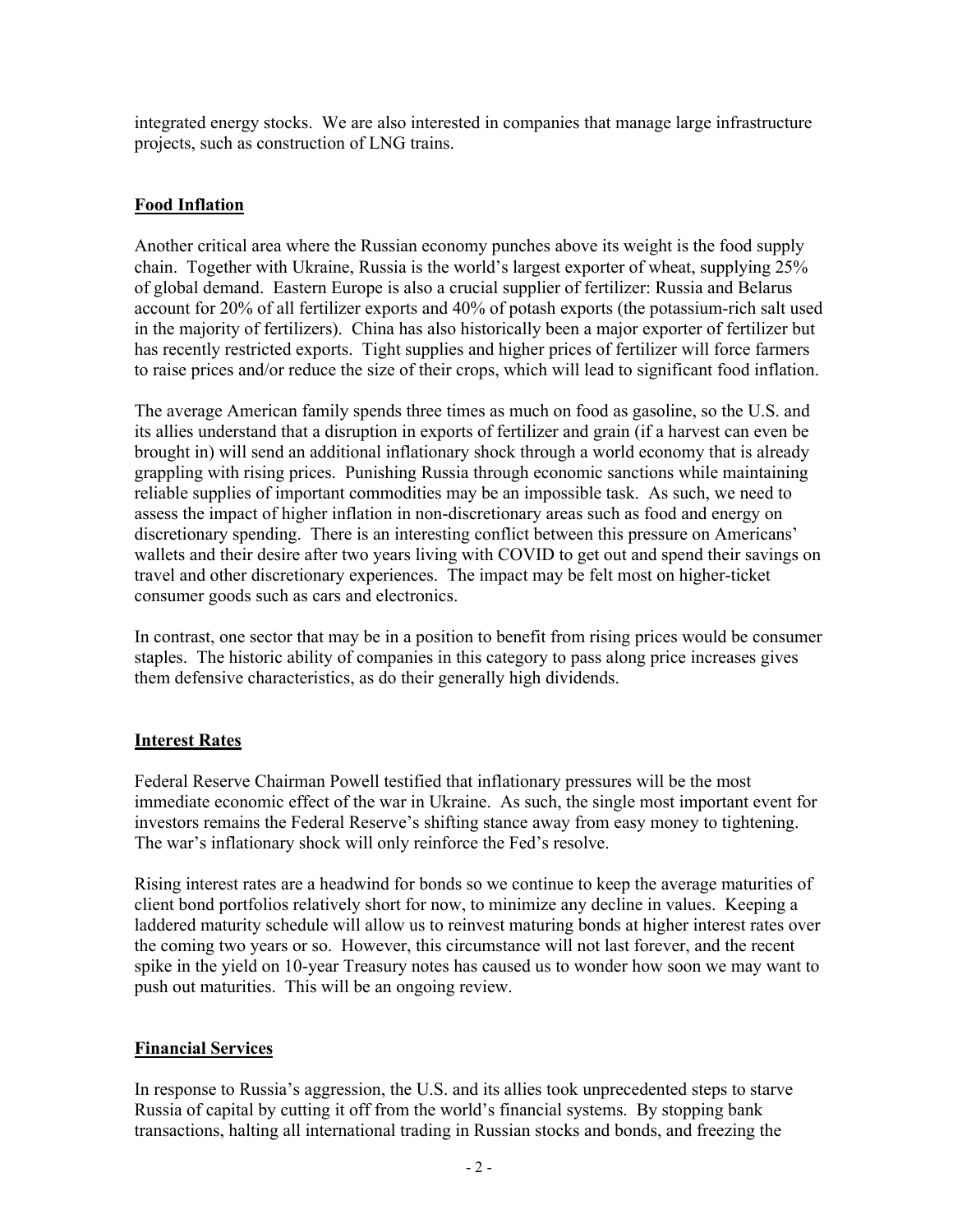foreign reserves of Russia's central bank, the hope is to reduce Russia's financial resources to wage war and to spark political unrest as the Russian population pays an economic price for their leaders' actions. However, this "weaponization of finance" may have some unintended consequences. International holders of Russian stocks and bonds have seen the value of their holdings wiped out and businesses owed money by Russian entities will be saddled with bad debts. This sudden destruction of wealth is a shock, but because Russia's economy is only about the size of Brazil's, it's not clear whether this will be a problem for the global financial system. Nonetheless, it is a risk that, due to its unprecedented scope, is difficult to quantify.

Despite this shock, and given the Fed's focus on raising interest rates, U.S. investors should look for stocks that have tended to outperform in a rising interest rate environment. Financial companies fit this description, and we have long viewed them as clear beneficiaries of the post-COVID reopening, which should be a powerful trend. That said, BTR's focus remains on the highest-quality names that have a history of sound management and are very well capitalized.

The freezing of the Bank of Russia's foreign reserves is also unprecedented and central banks around the world will be re-evaluating how they hold their reserves. Several analysts have pointed out that in the future, only reserves held in a country's own currency or in gold will be deemed truly secure assets. This adjustment may lead to a stockpiling of gold by central banks, which is an argument in favor of maintaining exposure to gold producers. On the other hand, such investments have performed best as a hedge against the chaos unleashed by this war, rather than as a hedge against inflation, so we do not want to hold on too long.

## **Defense**

The largest ground war in Europe since World War II has forced both the U.S. and European governments to rethink their defense strategies and budgets. Even if Russia does not take over Ukraine, there are still several NATO countries (the Baltic states) exposed to invasion. Indeed, the nominally neutral countries of Sweden and Finland are now considering joining NATO.

This military expansion is not confined to NATO, and the desire for territorial expansion is not confined to Russia's leadership. China has been open about its ambition to bring Taiwan back into its political sphere and has been shifting its military from a defensive posture to one that can project its power through its growing navy. Consistent with that threat, Australia has announced an expansion of its plans to build a nuclear submarine base.

During the Cold War, the U.S. spent about 7% of GDP on defense, which has now fallen to 2.8%. Bolstering NATO, arming Taiwan, and revamping the navy to defend international waters will require an increase in defense spending. Even an additional 1% would mean \$230 billion of new spending. Although defense stocks have jumped in response to the conflict, we believe a long-term trend has begun, so we are interested in increasing our defense exposure.

#### **Cybersecurity**

Unfortunately, in the digitally connected world, cyberwarfare has become in some ways as dangerous to the home front as bombs and is clearly an important vehicle for countries to project their power against their adversaries. Russia and China are particularly known for their armies of hackers that are either employed by or sympathetic to the goals of their governments.